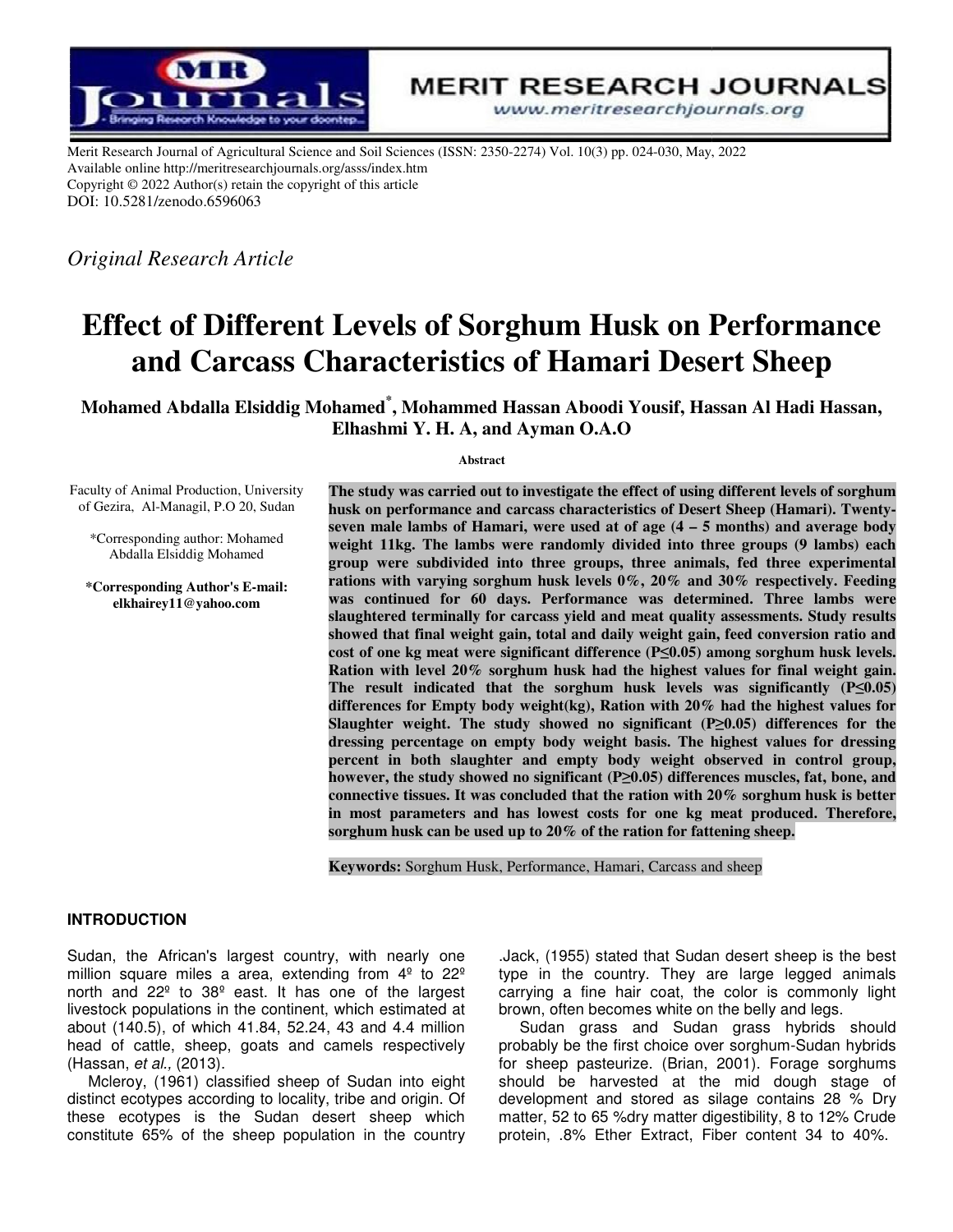(Alhag, 2001). However, crop residues have been shown to contain low amounts of digestible nitrogen and energy (Tagel-Din, et al., 1989), and dry matter intake is usually low (Dolberg, et al., 1981). Animals fed on sorghum straw alone usually result in negative nitrogen balance (Tagel-Din, et al., 1989). These negative aspects of cereal straws are believed to result from high neutral detergent fiber (NDF) content (resulting in high cell wall rigidity), and poor nitrogen content. Several treatments have been applied to try to increase intake and digestibility of sorghum stalk and straws; perhaps the most widely used treatments are chopping the stalk and straw, addition of ammonia or urea N (Adu, et al., 1990). On the other hand, lamb fattening has widely used to improve meat characteristics. Many studies were conducted (Beshir, et al., 2009; Hassan, 2010) on fattening and finishing lamb. The results of these studies indicated the high potentiality in fattening animals and improve the meat characteristics

## **MATERIALS AND METHODS**

## **Site of study**

This study was conducted at the Rural Development and Extension Center (R.D.E.C), Faculty of Animal Production – Almanagil- University of Gezira, 76 kilometres west to Wad Medani, Gezira State, during February-June 2017.

# **Experimental feed (rations)**

The experiment rations A, B and C with different levels of sorghum husk (0 % ,20 % and 30 %) will be experimental group, A (control group), group B feed with ration content 20 % sorghum husk and group C feed with ration content 30 % sorghum husk The three rations formulated to be iso  $-$  caloric\ iso  $-$  nitrogenous (10.5MJ\ Kg and 14.6 cp) respectively. (Table 1 and 2)

## **Animals**

Twenty-seven male lambs of Sudan desert sheep, Hamari ecotype, (4-5) months age purchased from Kosti. and their average body weight (11 kg). They were transported and kept in Rural Development and Extension Center. The animals were vaccinated against anthrax and hemorrhagic septicemia. One day after, they were ear tagged, drenched with (ELbenazol) and injected with Ivomec against the internal parasites and treated against the external parasites by using acaricides after being cleaned, given prophylactic doses of ox tetracycline.

## **Experimental grouping**

The experimental animals were individually weighed by using small ruminants balance (30 Kg capacity), and randomly divided into three groups (A, B and C). (9 animals each), with similar average body weight, then each group was randomly subdivided into three groups (replicates) with similar average body weight (11 kg) and fed with experimental ration. The nine replicates were randomly assigned to the pens.

## **Adaptation period**

During this period, which extended for Two weeks' experimental animals were fed on complementary feed (concentrate and roughages) that contain 14.6% crude protein and 10.50 MJ/Kg metabolism energy for all groups with feeding system, 60% concentrate rations and 40% groundnut hay as roughages which shown in Table 1. The animals were drenched with Albendazole (Bendazole-25, Alpha, Holland) and injected with Ivermectin (Ivomec, Coopers, UK) against both internal and external parasites. Furtherly, external Acarina were treated with a chlorinated hydrocarbon acaricide (Gammatox, Coopers, UK).

# **Feeding management**

During the adaptation period, all of the experimental groups were fed on 60% of the formula feed and 40% groundnut hay (14.6% CP, 10.50 MJ ME /Kg. and made daily every morning at 7:00 am and the refusals were collected next morning and weighed. fe. Clean water and salt licks were available throughout the experimental period which extended for 60 days.

## **Data collection**

## **Feed intake**

The complementary rations were given to the lambs daily every morning at 8:00 am and the refusal part was collected in the next morning at 7:00 am, weighed and subtracted from the daily offered amount to calculate the actual feed intake.

## **Body weight**

The experimental animals were weekly weighed by using small ruminant's balance (kg capacity), following an overnight fasting. The body weights were used to calculate the daily weight gain and feed conversion ratio (F.C.R)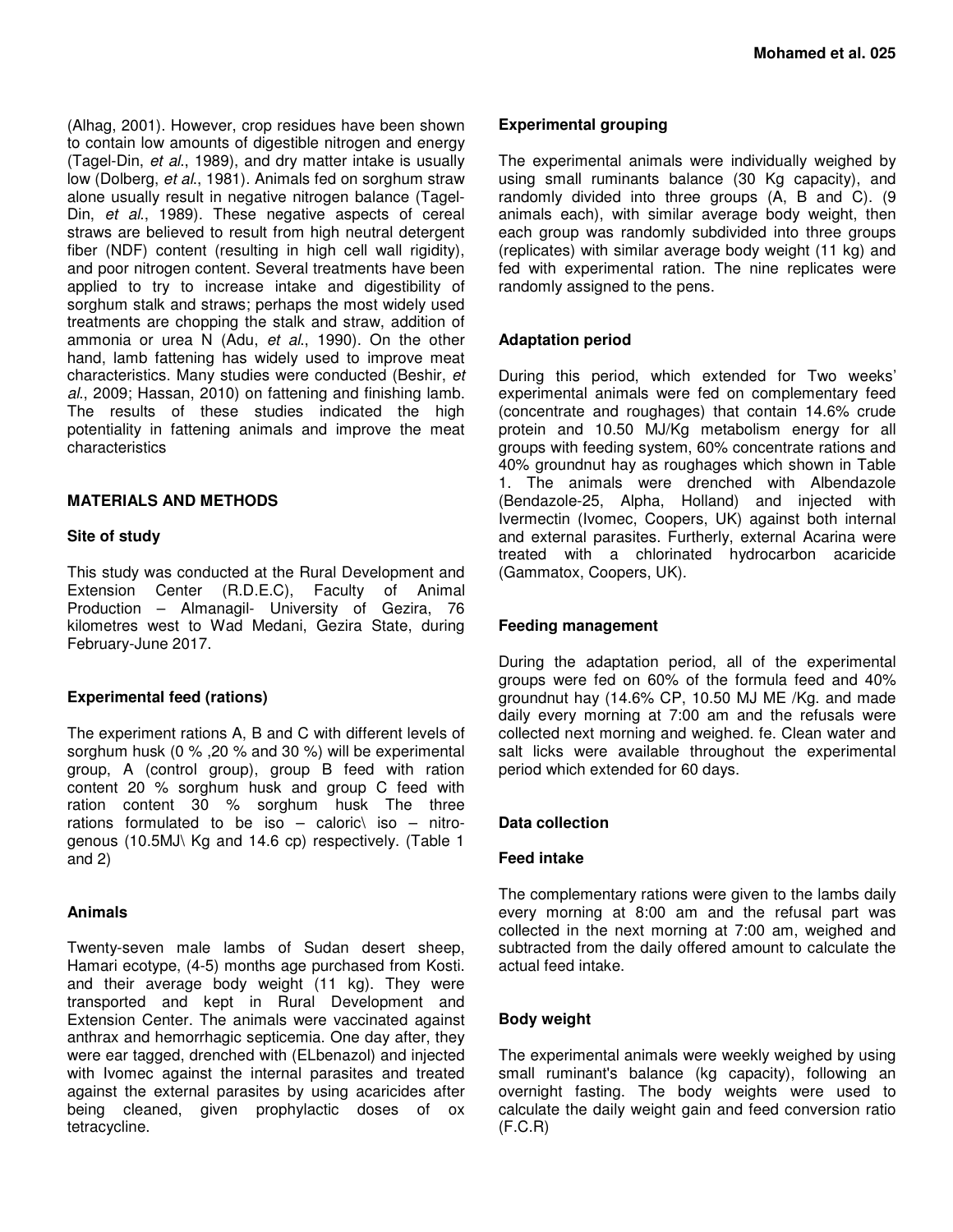| Ingredients%    | <b>Treatment</b> |         |        |  |
|-----------------|------------------|---------|--------|--|
|                 | A (0%)           | B (20%) | C(30%) |  |
| Sorghum husk    |                  | 20      | 30     |  |
| Sorghum grain   | 12.65            |         | 6      |  |
| Groundnut Cake  | 5                |         |        |  |
| Wheat bran      | 16               | 14      | 6      |  |
| Groundnut hay   | 20               |         | 0      |  |
| Groundnut hulls | 21               | 31      | 30     |  |
| Molasses        | 20               | 18      | 15     |  |
| Urea            | 1.35             | 2       | 2      |  |
| Oyster          | 2                | 2       | 2      |  |
| NaCl            | 2                | 2       | 2      |  |
| Total           | 100              | 100     | 100    |  |

**Table 1.** Percent experimental ration composition (dry matter basis %)

**Table 2.** Chemical composition of the experimental rations (dry matter basis %)

| Ingredients%          | Treatment |       |       |  |
|-----------------------|-----------|-------|-------|--|
|                       | А         | в     | С     |  |
|                       | (0%)      | (20%) | (30%) |  |
| Moisture              | 9.65      | 9.75  | 9.45  |  |
| Dry matter            | 90.35     | 90.25 | 90.45 |  |
| Crude protein         | 16.50     | 14.95 | 15.75 |  |
| Crude fiber           | 8.70      | 9.30  | 9.45  |  |
| Ether extract         | 4.55      | 4.25  | 4.35  |  |
| Nitrogen-free extract | 54.60     | 54.25 | 56.80 |  |
| Ash                   | 9.15      | 8.75  | 9.15  |  |

# **Slaughter procedure and data**

Three animals of each treatment were selected for slaughter according to the average body weight of treatment. Slaughter weight was taken after an overnight fasting with access only to water. The animal slaughter followed the local Muslim practice, severing the right and left jugular veins, carotid arteries and the oesophagus by a sharp knife without stunning. After bleeding was complete, the animal was hung from hind legs to permit easy dressing. The head was removed at the occiptoatlantal articulation, and the fore and hind feet were removed at the proximal metacarpal and metatarsal joints, respectively. Appendages (head, tail, skin and feet) were weighed each separately. The animal was then eviscerated on a full *linea alba* incision. Visceral organs, (liver, spleen, kidney, pancreas, intestines, and mesenteric fat, sex organs and testicles) and pluck (heart, lungs, trachea and diaphragm) were separated each and weighed. Kidney and kidney knob channel fat were separated and weighed. The alimentary tract was weighed empty. The fill was subtracted from the slaughter weight to obtain the empty body weight (EBW). Hot carcass weight was determined and then the warm carcass was subjected to further processing.

The fore saddle was separated into four cuts. The neck was removed by cutting off the cervical vertebrae.

The shoulder was obtained by cutting between the  $5<sup>th</sup>$ and  $6<sup>th</sup>$  rib, in a longitudinal line that removes part of the scapular cartilage, this cut include ventrally part of the arm. The breast includes the ventral part of thoracic ribs set at mid distance. It contains the costal cartilages, breast bone (sternum) and the fore shank. The rack cut constitutes dorsally from in-between the  $5<sup>th</sup>$  and  $6<sup>th</sup>$  rib to in-between the 12<sup>th</sup> and 13<sup>th</sup> rib and extends downwards to half.

# **Proximate analysis**

Samples of experimental diet were proximately analyzed, on dry-matter basis, for moisture, ash, crude protein, crude fiber, ether extract (fat) and nitrogen free-extract by the procedure described by the Association of Official Agricultural Chemists (AOAC, 1990). however, **s**ample of meat were also subjected to proximate analysis.

# **Statistical analysis**

Data for performance, slaughter and carcass yield were subjected to one-way ANOVA. Mean values were compared using Duncans Multiple range test (SAS, 1997).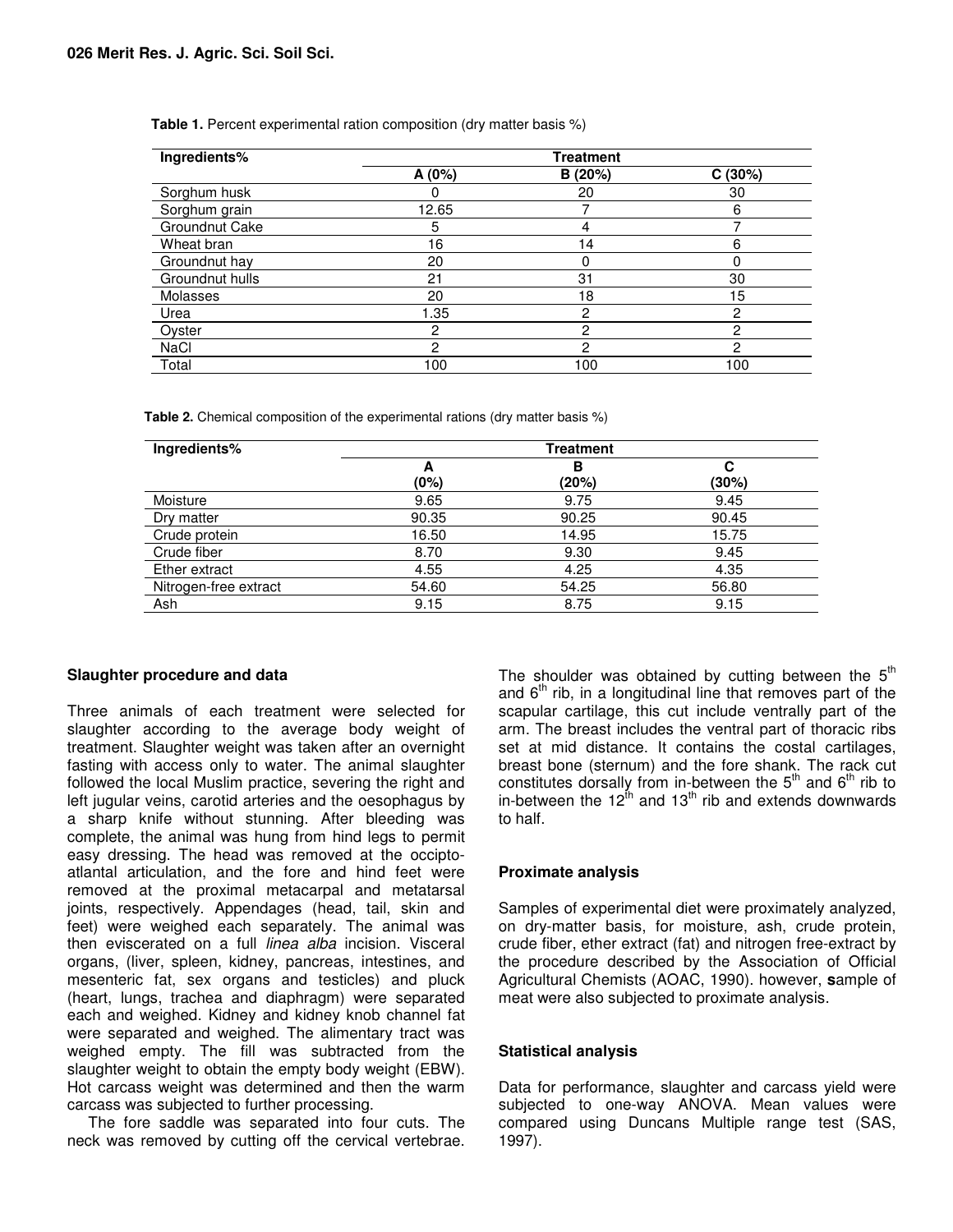**Table 3.** Feedlot performances of experimental sheep fed different levels of sorghum husk for 60 days

| <b>Items</b>           | Treatment         |                   |                      | S.L     |
|------------------------|-------------------|-------------------|----------------------|---------|
|                        | A(0%)             | B(20%)            | C(30%)               |         |
| Initial weight (kg)    | 23.76             | 23.56             | 23.69                | ΝS      |
| Final weight (kg)      | $32.68^{b}$       | $33.47^a$         | $31.88$ <sup>c</sup> | $***$   |
| Total weight gain (kg) | 8.92 <sup>b</sup> | 9.91 <sup>a</sup> | 8.19 <sup>c</sup>    | $***$   |
| Daily weight gain (kg) | $0.18^{b}$        | 0.20 <sup>a</sup> | $0.17^{\circ}$       | $***$   |
| Daily feed intake (kg) | 1.19              | 1.10              | 1.22                 | ΝS      |
| F.C.R                  | $6.52^{b}$        | $5.41^{\circ}$    | $7.29^{b}$           | $\star$ |
| Cost of one kg meat    | $23.47^a$         | $18.25^{\circ}$   | $21.13^{p}$          | $***$   |

In this and subsequent table

 $L.S = Level$  of significance

 $N. S = Not significantly different$ 

 $* =$  significantly different at 0.05.

\*\* = significantly different at 0.01.

A  $0\%$  = feed with 0 husk B  $20\%$  = feed with  $20\%$  husk

 $C$  30% = feed with 30% husk

**Table 4.** Slaughters values (kg) of experimental sheep fed different levels of sorghum husk for 60 days

| <b>Items</b>           | <b>Treatment</b>      |                   |                   | S.L       |  |
|------------------------|-----------------------|-------------------|-------------------|-----------|--|
|                        | A (0%)                | B(20%)            | C(30%)            |           |  |
| Slaughter weight (kg)  | 31.00                 | 31.73             | 31.77             | <b>NS</b> |  |
| Empty body weight (kg) | $24.58^{b}$           | $26.35^{a}$       | $26.05^a$         | $\star$   |  |
| Skin(kg)               | 2.33                  | 2.47              | 2.40              | <b>NS</b> |  |
| Dark offal (kg)        | 2.83                  | 2.85              | 2.75              | <b>NS</b> |  |
| Liver(kg)              | 0.47                  | 0.48              | 0.47              | <b>NS</b> |  |
| Spleen(kg)             | $0.10^{\overline{a}}$ | $0.05^{b}$        | 0.07 <sup>b</sup> | $^\star$  |  |
| lung & trachea(kg)     | 0.42                  | 0.52              | 0.47              | <b>NS</b> |  |
| Heart(kg)              | 0.23                  | 0.18              | 0.18              | <b>NS</b> |  |
| Mesenteric fat (kg)    | $0.42^{\circ}$        | 0.63 <sup>b</sup> | 0.73 <sup>a</sup> | $***$     |  |
| Stomach empty(kg)      | $1.18^{a}$            | $1.13^{a}$        | $0.88^{b}$        | $\star$   |  |
| Intestine empty (kg)   | 1.23 <sup>a</sup>     | $1.13^{ab}$       | $1.02^{b}$        | $\star$   |  |
| Sex organs(kg)         | $0.50^{\text{a}}$     | $0.48^{a}$        | $0.42^{b}$        | $\star$   |  |

#### **RESULTS AND DISCUSSION**

#### **Feedlot performance**

Table 3 showed average performance values of experimental sheep fed different levels of sorghum husk for 60 days. Treatment effect was significant difference (p≤0.05) in all parameters except daily feed intake. In this study, initial weight at 4-5 month of age was 23.76,23.56 and 23.69 kg. This higher than the result reported by Hassan, et al., (2013) in desert lamb at the same age (21.47- 21.63kg)

Treatment effect was highly significant difference (p≤0.05) for final weight gain. Group B had the highest value of final weight gain (33.47 kg) followed by group A (32.68) and group C (31.88) in descending order. Final body weight in the present study was lower than the result reported by Mousa, (2011) in Awassi lambs (36.86 – 40.06kg).

Highest value of total weight gain recorded by group

 C, while control group had the lowest value. There is significant (P<0.05) difference among treatment for Total weight gain. Total weight gain increases as the level of sorghum stalk increased. this finding lower than the result depicted by Beshir, et al., (2009) for desert sheep (9.84-11.49 kg).

 Group C had the lowest daily weight gain (.17kg) followed by group A (.18 kg). while the highest value observed in group B (.20kg). Obtained estimates agreed with the findings of Khadem, et al. (2007) who found .17-.18kg and Hassan, et al., (2013) who reported 0.19- 0.20 kg day.

Table 4 shows that the level of sorghum husk did not significantly (P>0.05) affected average daily feed intake. Average daily feed intake ranged from 1.10 to 1.22kg/ d. This result was in accordance with those of Mousa,  $(2011)$  in Awassi lambs  $(1.12= 1.18)$ , but lower than that indicated by Hassan, et al., (2013) for desert sheep fed with different levels of sesame cake.

Best feed conversion ratio was observed in group B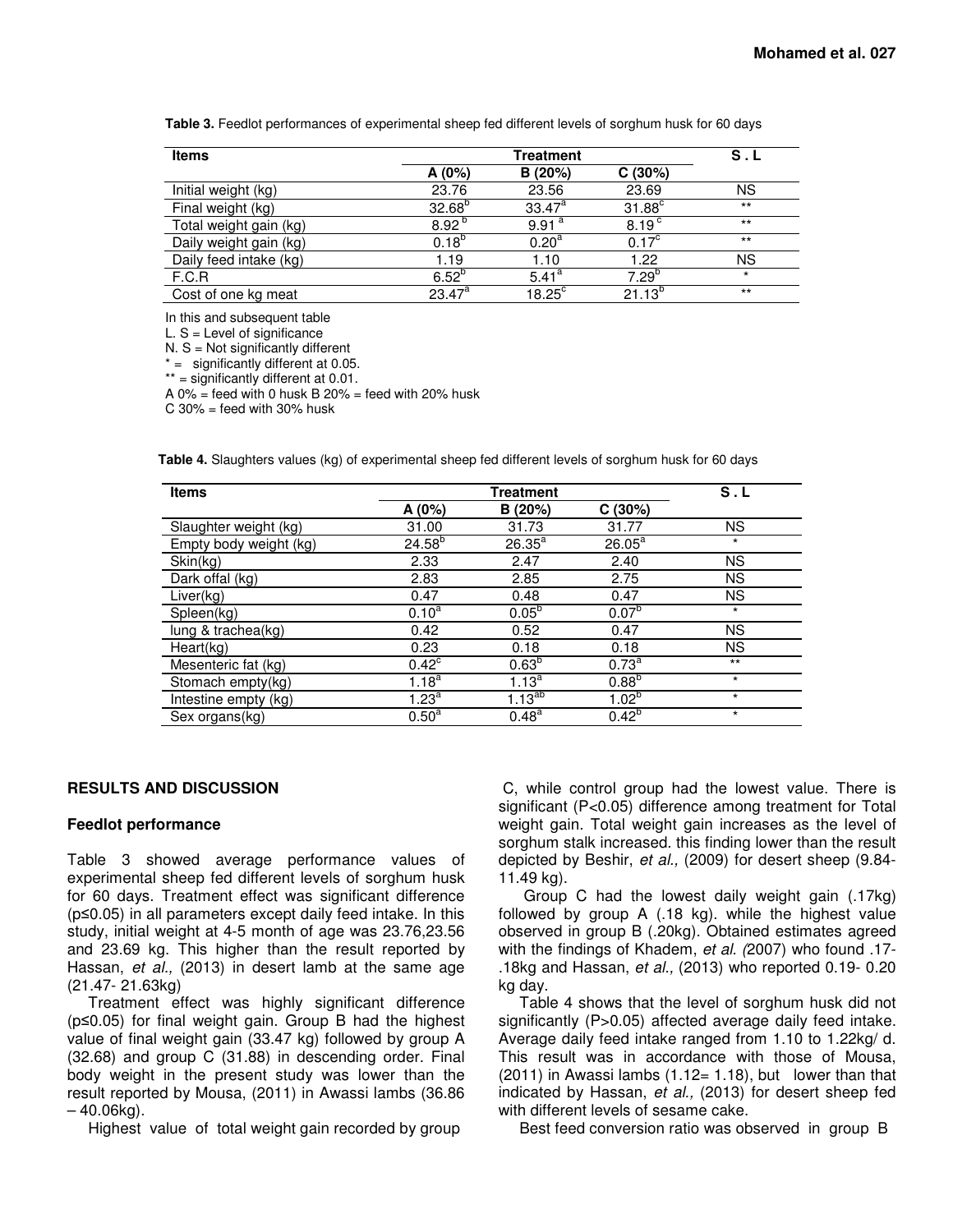| <b>Items</b>           | Sorghum husk levels   |                       |             | L. S.     |
|------------------------|-----------------------|-----------------------|-------------|-----------|
|                        | A $(0%)$              | B(20%)                | C(30%)      |           |
| Warm carcass(kg)       | $16.37^{a}$           | $16.27^{ab}$          | $15.00^{b}$ | $\star$   |
| Cold carcass (kg)      | $15.55^a$             | $15.54^a$             | $14.35^{b}$ | $^\star$  |
| Right side (kg)        | $8.18^{a}$            | 8.28 <sup>a</sup>     | $7.51^{b}$  | $\star$   |
| Left side (kg)         | $8.20^{a}$            | $8.14^{\overline{a}}$ | $7.52^{b}$  | $\star$   |
| Leg(kg)                | 4.83 <sup>a</sup>     | 4.73 <sup>a</sup>     | $4.30^{b}$  | $\star$   |
| Shoulder(kg)           | 3.13                  | 3.27                  | 3.30        | <b>NS</b> |
| Lion(kg)               | 2.03 <sup>a</sup>     | $1.81^{b}$            | $1.77^{b}$  | $^\star$  |
| Rack(kg)               | 1.75                  | 1.80                  | 1.73        | <b>NS</b> |
| Breast(kg)             | $1.73^a$              | $1.87^a$              | $1.53^{5}$  | $\star$   |
| Neck(kg)               | 1.00                  | 1.05                  | 1.00        | <b>NS</b> |
| $\overline{T}$ ail(kg) | $0.71^{\overline{a}}$ | $0.58^{ab}$           | $0.47^{b}$  | $\star$   |

**Table 5.** Weights (kg) of carcass cuts of experimental sheep fed different levels of sorghum husk for 60 days

Rows with the same superscript are not significantly different (P >0.05)

L. S= Level of significance

N.S = Not significantly different

 $*$  = significantly different at 0.05.

\*\* = significantly different at 0.01.

 $A = 0\%$  (control) Treatment with 0 sorghum husk,

 $B = T$  reatment with 20% sorghum husk and  $C = T$  reatment with 30% sorghum husk

(5.41) followed by group A (6.52) and the group C is lowest (7.29). There is significantly difference (P<0.05) among treatments. Feed conversion ratio (FCR) is considered important parameter in meat production, for it determines the unit of feed consumed for unit of weight gain. In the present study the F.C.R values is in agreement with the result reported by Mousa, (2011) in Awassi lambs (6.53- 7.37) were better than those reported by Hassan, et al., (2013) who reported  $8.13 -$ 8.17. In this study the results showed a significant difference (P<0.05) among the experimental groups for cost of one kg. lambs that received no sorghum husk (group A) or control group on their ration tended to have high value of price.

#### **Slaughter values**

Table 5 showed the slaughter values (kg) of experimental sheep fed by different levels of sorghum husk for 60 days. Treatment effect was not significantly (P>0.05) difference for Slaughter weight. Treatment B recorded the highest and lowest value in C and was as follows (31.00, 31.73, 31.77 kg) and these results are lower than those obtained by (Hassan, et al., 2013). The highest value of total weight gain recorded in treatment B, followed by A and then C, was as follows (24.58, 26.35, 26.05 kg) where a significant difference between the factors (P <0.05) showed this result higher than that depicted by (K.M. El amin, et al., 2012) for desert sheep Which was as follows (22.75, 23.46, 23.90 kg). As for me, the weight of the skin, head, legs, and liver, as there were no significant differences between treatments, where their

results were less than that obtained by Hassan, et al., (2013). Group A had the highest weight for spleen followed by A Then B and it was as follows (0.07, 0.05, 0.1 kg) and these are less than the results obtained by Asma and yagob, (2016). Which was as follows (0.19, 0.16, 0.22 kg). As for the lung and heart, there are no significant (P>0.05) differences between the treatments, and this is consistent with the results depicted by Elamin, et al., 2012 for the desert sheep Group A had the highest value for me mesenteric fat, followed by group B Then C, which was as follows (0.73,0.63, 0.41 kg), where significant differences were explained between the treatments ( $P \le 0.05$ ). The value of fats increases with the increase in corn grains. These results are higher than the results obtained by Abdelgadeem (2018), which were as follows (0.33, 0.38, 0.39 kg) The weight of the empty stomach, the empty intestine, and the sex organs was the highest in Group C, followed by Group B, and then A, where significant differences between the treatments were explained ( $(P < 0.05)$  and this was more likely to be the amount of the sorghum husk.

#### **Carcass values**

Table 5 showed the weights (kg) of carcass cuts of experimental sheep fed different levels of sorghum husk for 60 days. The effect of the treatments was significant differences for all parts of the carcass except shoulder, rack and neck. cold and warm carcass affect significantly by treatment P≤0.05 where group A and B had the highest values, while group C recorded the lowest values. The current results are consistent with the result reported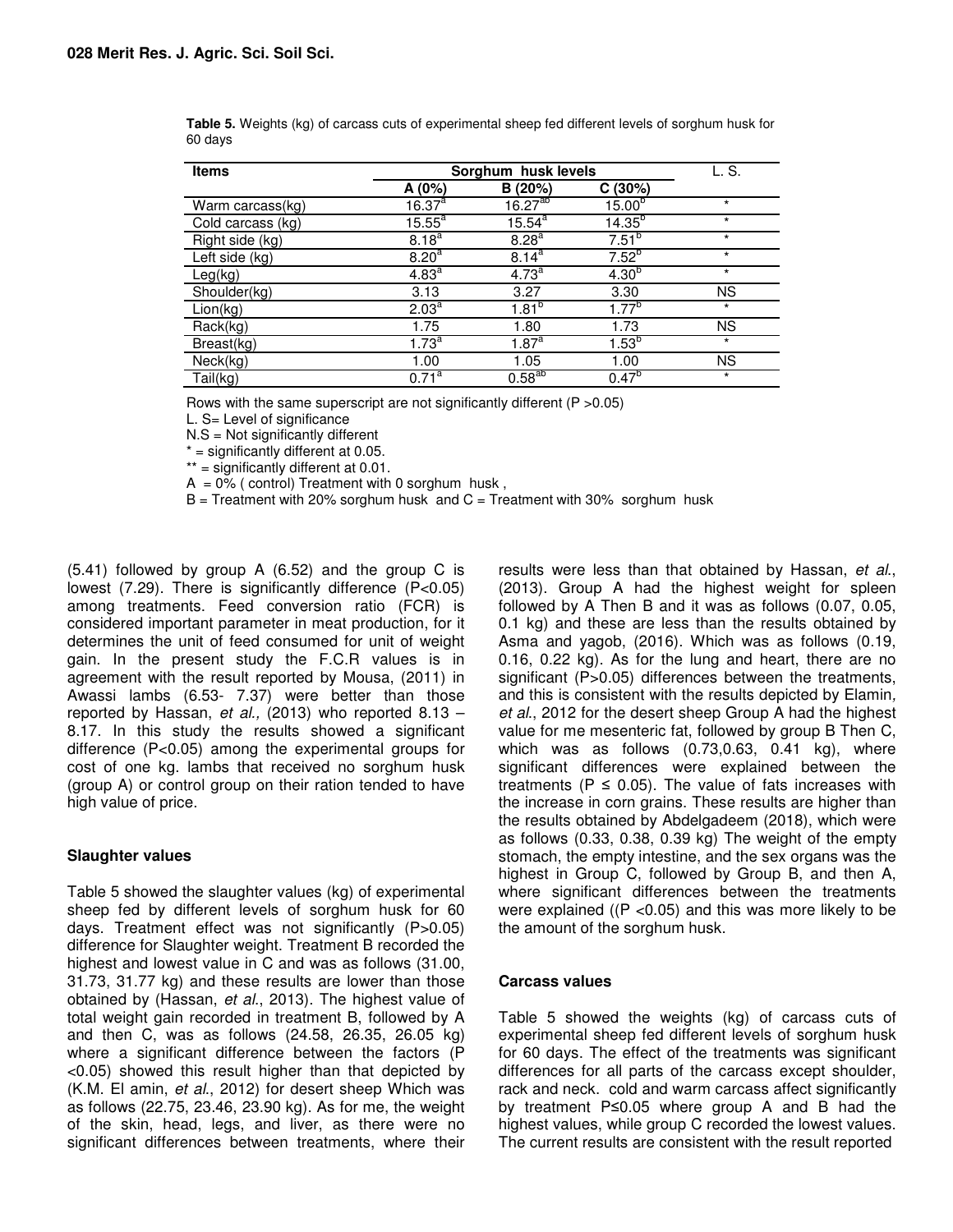by Mousa, (2011) in Awassi lamb.and lower than the results obtained by Elmiin shawi and Hadi, (2015). There was significant difference between treatment and right and left side, the highest values obtained by group A and B Then C, where the results were as follows for the right side (8.18, 8.28, 7.51 kg), and the left side (8.20, 8.14, 7.52 kg) where differences were clarified.

The proportion of lean meat in the carcass is of importance since this is the prim determinate of yield and commercial value. The most important whole sale cuts per kilogram of the experimental lambs are Leg, The treatment affect significantly for leg their value decreased by increasing sorghum husk levels, group A had the highest values followed by the group B then C and these results are higher than that results reported by Abdelgadeem, (2018). There was no significant difference between the treatments and shoulder. for lion, the results showed a significant difference, group A had the highest values, followed by group B and then C, where it became clear that there was no significant difference between B and C, while group A differed from B and C and the results were as follows (2.03 1.81 1.77 kg) respectively, and these results are higher than the results found by Elias, et al., 2015. for the weight of the rack in the transactions 0%, 20% and 30%, there was no significant difference. While the treatment affects significantly for the breast. Group, A and B had the highest value, which was as follows (1.73. 1.87 kg), these results are higher than that of Abdelgadeem, (2018). there was no significant difference between treatment and neck, this study showed a significant difference (p <0. 05) between the treatment and tails where group A recorded the highest value while group Recorded the lowest value.

## **CONCLUSIONS AND RECOMMENDATIONS**

The inclusion of 20% husk gave the highest value in the final weight Total weight gain, daily weight gain, also, it is characterized by the best feed conversion rate and the lowest value per kilogram of meat produced, as well as the highest value in the weight of the empty body and the lowest amount of fat in relation to the weight of the body.

The following recommendations are suggested

• Inclusion of 20 % Sorghum husk is recommended to feed desert sheep for high performance, carcass characteristics and meat production to reduce costs,

#### **REFERENCES**

Abdelgadeem YA (2018). Effect of Using Different Levels of Groundnut Hay on Performanceand Carcass Characteristics of Sudanese's Desert Sheep.M.Sc. Thesis. Faculty of Animal production, University of Gezira

- Adu I F, Fajemisin BA, Adamu AM (1990). The utilization of sorghum Stover fed to sheep as influenced by urea graded levels of lablab supplementation. In Proceedings of the First Biennial Conference of the African Ruminant Research
- Alhag NTA (2001). Effects of molasses and ammonium hydroxide addition on silage. M.Sc. Sudan University of Science and Technology. Hydroxide
- AOAC.(Official Methods for Analysis).1990. Association of Official Analytical Chemists Washington, DC, USA.15<sup>th</sup> ed
- Beshir AA, Yagoub YM, Babiker SA (2009). Performance of Sudan desert lambs fed graded levels of water melon (Citrullus lanatus) seed cake intesead of groundnut cake. Pakistan j. of nuter. 8 (5):525- 529.
- Brian, L. E. 2001. Sudan/Sorghum Forage Management by CropCharacteristics and preliminary heritability for some estimates carcass traits of two types Sudan desert sheep on intensive feeding. J. Agric. Sci., 109(3): 531-538.
- Dolberg F, Saadullah M, Haghe M, Ahmed R (1981). Storage of ureatreated straw using indigenous material. World Anim. Rev. 38, p. 37–41.
- Elamin KM, Hassan HE, Abdalla HO, Arabi OH, Tameem Eldar AA, El dar (2012). Effects of Feeding Crushed Roselle Seed ( Hibiscus sabdariffa L .) ( Karkadeh ) on Carcass Characteristics of Sudan Desert Sheep., Asian Journal of Animal Sciences , 2012 ., ISSN 1819- 1878 / DOI : 10.3923/ ajas.2012.
- Elias, Acaína Kiss da Silva Elias, Kaliandra Souza Alves, Robson Magno Liberal Véras, Luis Rennan Sampaio Oliveira, Rafael Mezzomo, Darley Oliveira Cutrim and Daiany Iris Gomes, 2015. Carcass and meat cuts dressing of sheep fed açaí seed meal-based diets. Carcass and non-carcass characteristics of sheep fed with açaí seed meal-based diet. Afr. J. Agric. Res. Vol. 10 (49), pp4395 – 4399.
- Elmin SA, Hadi A (2015). Feedlot performance and carcass characteristics of Sudan desert sheep fed on molasses based diets., Int. J. Sci. Res. Pub. Volume 5, Issue 10, October 2015 1 ISSN 2250-3153
- FAO. (1995). Assessment of Animal Agriculture in sub Saharan Africa. Winrock. International Institute for Agriculture Development, Morrilton, Arkansas. USA.
- Hassan HE (2010). Estrogenic effect of Roselle ( Hibiscus sabdariffa L.) curshed seed on performance and carcass characteristics of Sudan Desert sheep Shugor ecotype). Ph.D. Thesis, Faculty of Animal production, university of Gezira.
- Hassan HE, Elamin KM, Elhashmi YHA, Tameem Eldar AA, Elbushra ME, Mohammed MD (2013). Effects of Feeding Different Levels of Sesame Oil Cake ( Sesamum indicum L .) On Performance and Carcass Characteristics of Sudan Desert Sheep ., J Anim Sci Adv 2013 , 3 ( 2) : 91- 96., DOI ; 10 . 5455 jasa .2013 0219031716.
- Jack JDM (1955). Food resources of animal origin in Sudan. The proceedings of annual confrernce. The physiological society of Sudan, PP. 10 Mc.coquodate and Co. (Sudan), Ltd
- Khadem AA, Soofizadeh M, Afzadeh A (2007). Productivity, Blood Metabolites and Carcass Characteristics of Fattening Zandi Lambs Fed Sodium Bentonite Supplemented Total Mixed Rations ., Pakistan journal of Biological Sciences 10 (20) : 3613-3619.
- Mcleroy, B.G. (1961). sheep of sudan . Sudan J. Vet. Sci. and Anim. Husb. 2 (2) 1935.
- Mousa MRM (2011). Effect of Feeding Acacia as Supplements on the Nutrient Digestion, Growth Performance, Carcass Traits and Some Blood Constituents of Awassi Lambs under the Conditions of North Sinai ., Article *in* Asian J. Animal Sci. 5(2):102- 117 · February 2011 *with*50 Reads .,.